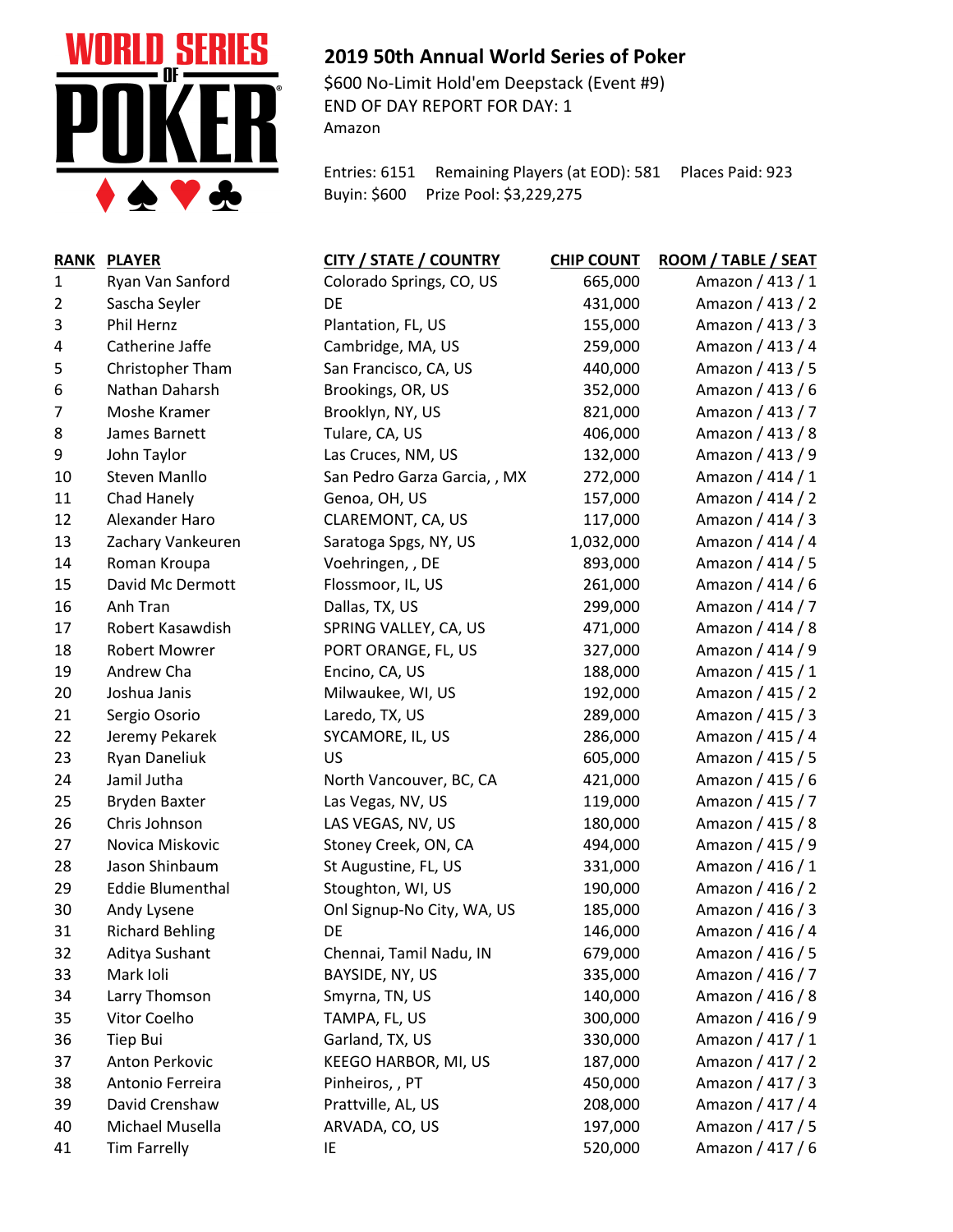| 42 | Jason Brauda           | MATTHEWS, NC, US            | 202,000 | Amazon / 417 / 7 |
|----|------------------------|-----------------------------|---------|------------------|
| 43 | Kyle Dover             | SUNNYVALE, CA, US           | 951,000 | Amazon / 417 / 8 |
| 44 | John Ohradzansky       | Avon Lake, OH, US           | 132,000 | Amazon / 417 / 9 |
| 45 | Javier Figueroa        | CHICAGO, IL, US             | 246,000 | Amazon / 418 / 1 |
| 46 | Sachin Joshi           | Seattle, WA, US             | 361,000 | Amazon / 418 / 2 |
| 47 | Jesus Capuz            | South San Francisco, CA, US | 390,000 | Amazon / 418 / 3 |
| 48 | Nicholas Gomez         | Austin, TX, US              | 251,000 | Amazon / 418 / 4 |
| 49 | <b>Brian Gorman</b>    | Los Angeles, CA, US         | 258,000 | Amazon / 418 / 5 |
| 50 | David Shmuel           | Miami, FL, US               | 474,000 | Amazon / 418 / 6 |
| 51 | Dawn Mougel            | PHOENIX, AZ, US             | 345,000 | Amazon / 418 / 7 |
| 52 | Marek Jaros            | Des Allemands, LA, US       | 135,000 | Amazon / 418 / 8 |
| 53 | <b>Kelt Davies</b>     | Calgary, AB, CA             | 226,000 | Amazon / 418 / 9 |
| 54 | <b>Richard Thomas</b>  | Carmel, IN, US              | 322,000 | Amazon / 419 / 1 |
| 55 | Joshua Meenach         | Minford, OH, US             | 221,000 | Amazon / 419 / 2 |
| 56 | <b>Bart Lybaert</b>    | Meihelen, BE                | 680,000 | Amazon / 419 / 3 |
| 57 | Jacob Naumann          | Largo, FL, US               | 517,000 | Amazon / 419 / 4 |
| 58 | David Kimbrell         | Liberty, MO, US             | 225,000 | Amazon / 419 / 5 |
| 59 | Ryan Mccormick         | Pismo Beach, CA, US         | 223,000 | Amazon / 419 / 6 |
| 60 | Weiyi Mo               | Catskill, NY, US            | 288,000 | Amazon / 419 / 7 |
| 61 | Sarkis Karapetian      | San Jose, CA, US            | 359,000 | Amazon / 419 / 8 |
| 62 | James J Villas         | Indian Wells, CA, US        | 615,000 | Amazon / 419 / 9 |
| 63 | Marlon Pagharion       | Scarsdale, NY, US           | 219,000 | Amazon / 421 / 1 |
| 64 | Alicia Mora            | North Las Vegas, NV, US     | 351,000 | Amazon / 421 / 2 |
| 65 | Thomas Wall            | Ballwin, MO, US             | 197,000 | Amazon / 421 / 3 |
| 66 | David Marlow           | COTTAGE GROVE, MN, US       | 354,000 | Amazon / 421 / 4 |
| 67 | Daniel Lacey           | South Jordan, ut, US        | 192,000 | Amazon / 421 / 5 |
| 68 | Nathan Russler         | JACKSON, MI, US             | 116,000 | Amazon / 421 / 6 |
| 69 | Noomis Jones           | Denver, CO, US              | 520,000 | Amazon / 421 / 7 |
| 70 | <b>Calin Trif</b>      | Chesham, , GB               | 313,000 | Amazon / 421 / 8 |
| 71 | Craig Chait            | Newport Beach, CA, US       | 850,000 | Amazon / 421 / 9 |
| 72 | Erik Seidel            | HENDERSON, NV, US           | 290,000 | Amazon / 422 / 1 |
| 73 | Matthew Graham         | HUNTINGTON, WV, US          | 156,000 | Amazon / 422 / 2 |
| 74 | Salim Majlaton         | Raleigh, NC, US             | 26,000  | Amazon / 422 / 3 |
| 75 | Jamie Geraghty         | Peterhead, , GB             | 158,000 | Amazon / 422 / 4 |
| 76 | Navil Desai            | Canyon Country, CA, US      | 203,000 | Amazon / 422 / 5 |
| 77 | Jordan Holt            | Clermont, FL, US            | 402,000 | Amazon / 422 / 6 |
| 78 | Jerry Moore            | Omaha, NE, US               | 228,000 | Amazon / 422 / 7 |
| 79 | Nathaen Blankenship    | KINGSLAND, GA, US           | 584,000 | Amazon / 422 / 8 |
| 80 | Tarun Ravi             | <b>BURBANK, CA, US</b>      | 296,000 | Amazon / 422 / 9 |
| 81 | Nizar Anafal           | Rennes, , FR                | 351,000 | Amazon / 423 / 1 |
| 82 | Tomy Simoniankordolia  | Victoria, BC, CA            | 156,000 | Amazon / 423 / 2 |
| 83 | Robert Galbraith       | Clarksville, TN, US         | 192,000 | Amazon / 423 / 3 |
| 84 | Wayne Whittinghill     | RUSSELLVILLE, KY, US        | 230,000 | Amazon / 423 / 4 |
| 85 | John Hernandez         | JAMUL, CA, US               | 252,000 | Amazon / 423 / 5 |
| 86 | Alexander Greenblatt   | Atherton, CA, US            | 257,000 | Amazon / 423 / 6 |
| 87 | Arash Asadabadi        | Sunnyvale, CA, US           | 509,000 | Amazon / 423 / 7 |
| 88 | Michael Kaczmarek      | Greenville, SC, US          | 145,000 | Amazon / 423 / 8 |
| 89 | <b>Bobby Keohavong</b> | LA, US                      | 335,000 | Amazon / 423 / 9 |
| 90 | <b>Hugh Bartlett</b>   | BOHEMIA, NY, US             | 263,000 | Amazon / 424 / 1 |
| 91 | Alexander Ziskin       | Vernon Hills, IL, US        | 598,000 | Amazon / 424 / 2 |
| 92 | Aaron Ang              | Decatur, TX, US             | 669,000 | Amazon / 424 / 3 |
| 93 | Michael Capener        | PHOENIX, AZ, US             | 230,000 | Amazon / 424 / 4 |
|    |                        |                             |         |                  |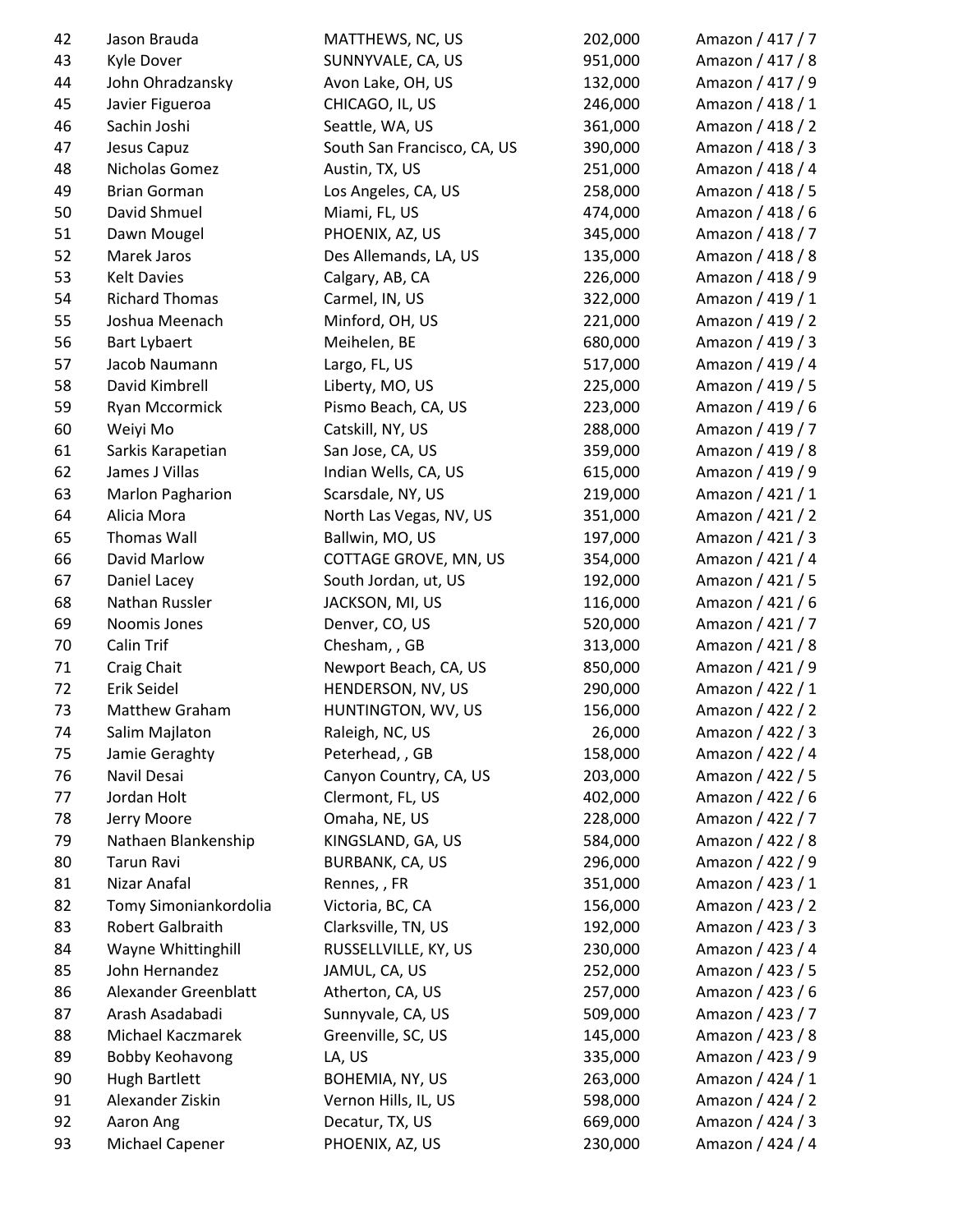| 94  | Joshua Sepulveda         | Pomona, CA, US                                | 97,000    | Amazon / 424 / 5 |
|-----|--------------------------|-----------------------------------------------|-----------|------------------|
| 95  | Jay Weil                 | Hillsboro, OR, US                             | 174,000   | Amazon / 424 / 6 |
| 96  | Kenny Nguyen             | Lansing, IL, US                               | 662,000   | Amazon / 424 / 7 |
| 97  | Mark Sanchez             | DENVER, CO, US                                | 131,000   | Amazon / 424 / 8 |
| 98  | Nam Le                   | TUSTIN, CA, US                                | 164,000   | Amazon / 424 / 9 |
| 99  | Jen-Yue Chiang           | Mesa, AZ, US                                  | 173,000   | Amazon / 425 / 1 |
| 100 | Thanh Vu                 | Brugg,, CH                                    | 415,000   | Amazon / 425 / 2 |
| 101 | Walter Treccarichi       | Catania, , IT                                 | 558,000   | Amazon / 425 / 3 |
| 102 | <b>Timothy Chung</b>     | UA                                            | 192,000   | Amazon / 425 / 4 |
| 103 | Uriel Remi Levy          | West Seneca, NY, US                           | 271,000   | Amazon / 425 / 5 |
| 104 | James Mackey             | LAS VEGAS, NV, US                             | 530,000   | Amazon / 425 / 6 |
| 105 | James Neville            | Port Orchard, WA, US                          | 215,000   | Amazon / 425 / 7 |
| 106 | Tan Nguyen               | Grovetown, GA, US                             | 137,000   | Amazon / 425 / 8 |
| 107 | Keith Correll            | GREENWOOD, IN, US                             | 129,000   | Amazon / 425 / 9 |
| 108 | Diego Soto Martin        | Capital Federal, , CU                         | 207,000   | Amazon / 426 / 1 |
| 109 | Nicolas Atchinak         | New York, NY, US                              | 174,000   | Amazon / 426 / 2 |
| 110 | Le Guan                  | San Francisco, CA, US                         | 488,000   | Amazon / 426 / 3 |
| 111 | <b>Brett Mcnary</b>      | Silverthorne, CO, US                          | 505,000   | Amazon / 426 / 4 |
| 112 | <b>Richard Moss</b>      | CARBONDALE, IL, US                            | 353,000   | Amazon / 426 / 5 |
| 113 | Nasser Lahouti           | Woodland Hills, CA, US                        | 284,000   | Amazon / 426 / 6 |
| 114 | Myung Kil                | San Francisco, CA, US                         | 350,000   | Amazon / 426 / 7 |
| 115 | David Byer               | LAS VEGAS, NV, US                             | 356,000   | Amazon / 426 / 8 |
| 116 | <b>Justin Harvell</b>    | Nashville, TN, US                             | 130,000   | Amazon / 426 / 9 |
| 117 | Cache Bouren             | Honolulu, HI, US                              | 271,000   | Amazon / 427 / 1 |
| 118 | David Elet               | Maricopa, AZ, US                              | 1,255,000 | Amazon / 427 / 2 |
| 119 | Alejandro Pachecos-Rojas | Santa Maria, CA, US                           | 377,000   | Amazon / 427 / 3 |
| 120 | Charles Odenz            | HOLLYWOOD, FL, US                             | 246,000   | Amazon / 427 / 4 |
| 121 | Serj Markarian           | BURBANK, CA, US                               | 99,000    | Amazon / 427 / 5 |
| 122 | Alexander Jagodik        | CLEVELAND, OH, US                             | 295,000   | Amazon / 427 / 6 |
| 123 | Nicholas Lanzi           | RALEIGH, NC, US                               | 156,000   | Amazon / 427 / 7 |
| 124 | Benjamin Underwood       | Port Elgin, ON, CA                            | 723,000   | Amazon / 427 / 8 |
| 125 | Stephen Schornstein      | BELLAIRE, TX, US                              | 100,000   | Amazon / 427 / 9 |
| 126 | <b>Gregory Nerenberg</b> | Lake Success, NY, US                          | 280,000   | Amazon / 430 / 1 |
| 127 | <b>Brad Sailor</b>       | LOMBARD, IL, US                               | 235,000   | Amazon / 430 / 2 |
| 128 | <b>Greg Himmelbrand</b>  | QUEENS, NY, US                                | 402,000   | Amazon / 430 / 3 |
| 129 | Blaz Zerjav              | Slovenia, , SI                                | 567,000   | Amazon / 430 / 4 |
| 130 | Damon Musgrave           | Onl Signup-No City, , AT                      | 322,000   | Amazon / 430 / 5 |
| 131 | <b>Philip Barrett</b>    | Glenwood Springs, CO, US                      | 218,000   | Amazon / 430 / 6 |
| 132 | Paul Gutierrez           | Buckeye, AZ, US                               | 68,000    | Amazon / 430 / 7 |
| 133 | <b>Richard Rossi</b>     | Essex, Connecticut, US                        | 125,000   | Amazon / 430 / 8 |
| 134 | Michael Oldfather        | White Salmon, WA, US                          | 305,000   | Amazon / 430 / 9 |
| 135 | Daniel Sauve             | Chateauguay, QC, CA                           | 315,000   | Amazon / 431 / 1 |
| 136 | Christian Ahl            | DE                                            | 154,000   | Amazon / 431 / 2 |
| 137 | Michael Shelton          | Jeffersonvlle, IN, US                         | 411,000   | Amazon / 431 / 3 |
| 138 | James Romero             | Las Vegas, NV, US                             | 325,000   | Amazon / 431 / 4 |
| 139 | Mark Dufner              | Crookston, MN, US                             | 114,000   | Amazon / 431 / 5 |
| 140 | Babken Vardanyan         |                                               | 110,000   | Amazon / 431 / 6 |
| 141 | John Allan Hinds         | GLENDALE, CA, US<br><b>GREENVILLE, NC, US</b> | 266,000   | Amazon / 431 / 7 |
| 142 | <b>Marcus Newbury</b>    | San Francisco, CA, US                         | 182,000   | Amazon / 431 / 8 |
| 143 | Knute Lentz              | MOORESVILLE, IN, US                           | 333,000   | Amazon / 431 / 9 |
| 144 | Nissim Gozlan            | Plantation, FL, US                            | 119,000   | Amazon / 432 / 1 |
| 145 | Michael Nichols          | Lumberton, TX, US                             | 658,000   | Amazon / 432 / 2 |
|     |                          |                                               |           |                  |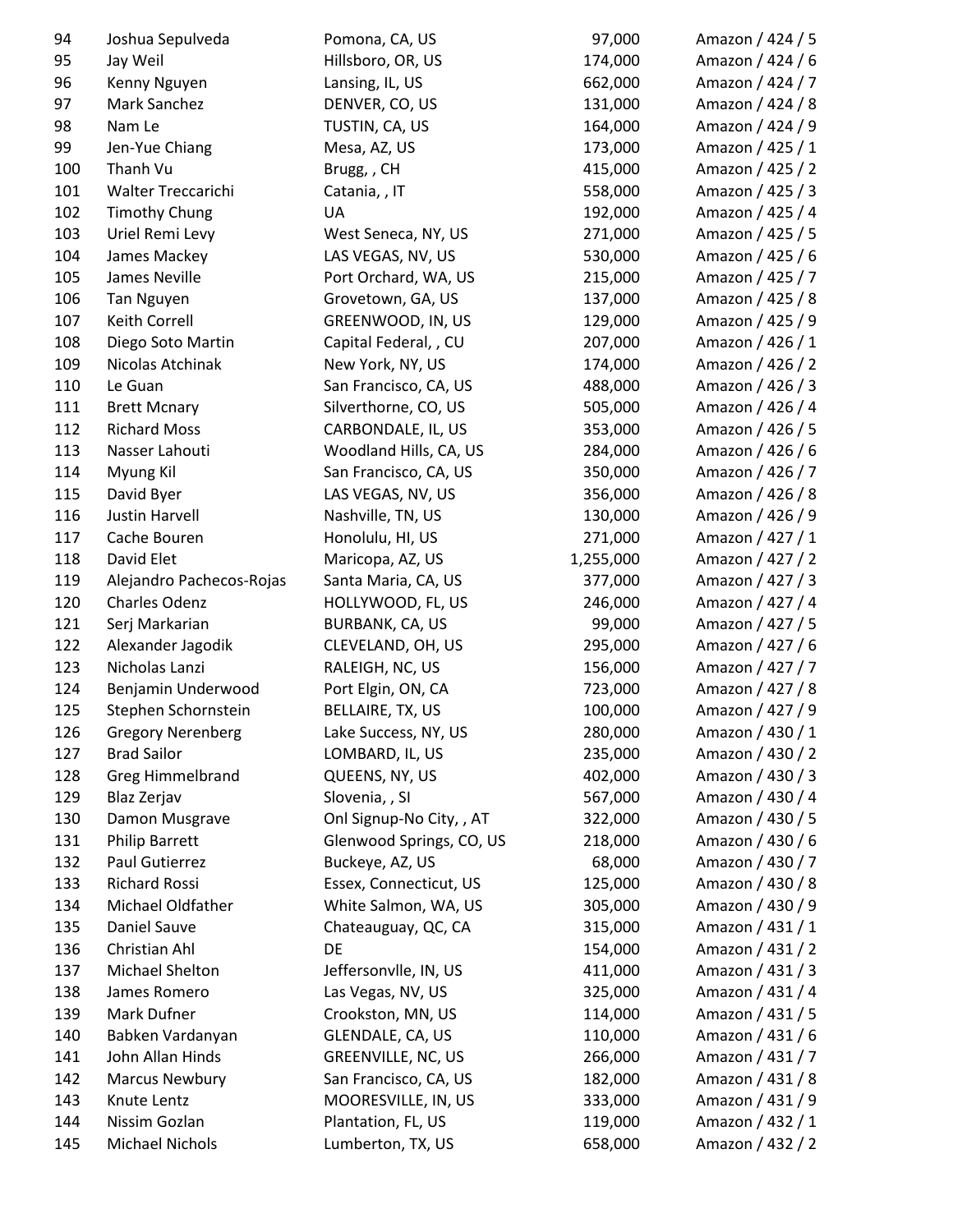| 146        | Miguel Hernandez                        | Dallas, TX, US                    | 388,000   | Amazon / 432 / 3                     |
|------------|-----------------------------------------|-----------------------------------|-----------|--------------------------------------|
| 147        | Mohammad Saadeghvazri                   | Basking Ridge, NJ, US             | 1,215,000 | Amazon / 432 / 4                     |
| 148        | Andrew Komanetsky                       | Bronx, NY, US                     | 216,000   | Amazon / 432 / 5                     |
| 149        | <b>Matt Stout</b>                       | LAS VEGAS, NV, US                 | 524,000   | Amazon / 432 / 6                     |
| 150        | Dan Kuntzman                            | Plano, IL, US                     | 750,000   | Amazon / 432 / 7                     |
| 151        | Larry Latham                            | DES MOINES, WA, US                | 531,000   | Amazon / 432 / 8                     |
| 152        | <b>Mearl Wisehart</b>                   | SAN ANTONIO, TX, US               | 76,000    | Amazon / 432 / 9                     |
| 153        | John Larose                             | Perryville, MO, US                | 18,000    | Amazon / 433 / 1                     |
| 154        | Cobi Cobian                             | INDIANAPOLIS, IN, US              | 255,000   | Amazon / 433 / 2                     |
| 155        | Jose Burgues                            | Santa Fe, , AR                    | 648,000   | Amazon / 433 / 3                     |
| 156        | <b>Weston Broad</b>                     | Morgan Hill, CA, US               | 235,000   | Amazon / 433 / 4                     |
| 157        | Jason Mirza                             | Fitchburg, WI, US                 | 522,000   | Amazon / 433 / 5                     |
| 158        | John Newmerzhycky                       | Mckinleyville, CA, US             | 215,000   | Amazon / 433 / 6                     |
| 159        | Juan Magana                             | Tabasco, , MX                     | 434,000   | Amazon / 433 / 7                     |
| 160        | Giancarlo Santolin                      | Newmarket, ON, CA                 | 316,000   | Amazon / 433 / 8                     |
| 161        | Henrieto Acain                          | Stockton, CA, US                  | 451,000   | Amazon / 433 / 9                     |
| 162        | Joseph Parys                            | Crystal Lake, IL, US              | 183,000   | Amazon / 434 / 1                     |
| 163        | <b>Victor Suarez</b>                    | Zapopan Jalisco, , MX             | 415,000   | Amazon / 434 / 2                     |
| 164        | Florian Duta                            | Birmingham, , GB                  | 222,000   | Amazon / 434 / 3                     |
| 165        | Hana Cho                                | LOS ANGELES, CA, US               | 331,000   | Amazon / 434 / 4                     |
| 166        | Tanya Kirk                              | San Jose, CA, US                  | 306,000   | Amazon / 434 / 5                     |
| 167        | Michael Aparicio                        | Whittier, CA, US                  | 200,000   | Amazon / 434 / 6                     |
| 168        | Nicholas Gerrity                        | Stratford, CT, US                 | 868,000   | Amazon / 434 / 7                     |
| 169        | Norman Rodriguez                        | NEW YORK, NY, DO                  | 501,000   | Amazon / 434 / 8                     |
| 170        | Dominick Giovanniello                   | Howard Beach, NY, US              | 185,000   | Amazon / 434 / 9                     |
| 171        | Jeffrey Ostrom                          | JAMESTOWN, ND, US                 | 205,000   | Amazon / 435 / 1                     |
| 172        | Omar Diaz                               | Los Angeles, CA, US               | 78,000    | Amazon / 435 / 2                     |
| 173        | X Surapaneni                            | NEW YORK, NY, US                  | 700,000   | Amazon / 435 / 3                     |
| 174        | Kyle Rosenkrance                        | Onl Signup-No City, KS, US        | 224,000   | Amazon / 435 / 4                     |
| 175        | Joey Weissman                           | <b>BOCA RATON, FL, US</b>         | 120,000   | Amazon / 435 / 5                     |
| 176        | Austin Ogden                            | Dublin, CA, US                    | 219,000   | Amazon / 435 / 6                     |
| 177        | Reben Rivera Aguilar                    | Juarez,, US                       | 127,000   | Amazon / 435 / 7                     |
| 178        | William Derrick                         | Tucson, AZ, US                    | 121,000   | Amazon / 435 / 8                     |
| 179        | James Sievers                           | MONROE, LA, US                    | 331,000   | Amazon / 435 / 9                     |
| 180        | Louis Defalco                           | Reston, VA, US                    | 110,000   | Amazon / 478 / 1                     |
| 181        | Nissar Quraishi                         | Woodland Hills, CA, US            | 332,000   | Amazon / 478 / 2                     |
| 182        | Sean Yu                                 | Los Angeles, CA, US               | 335,000   | Amazon / 478 / 3                     |
| 183        | Eric Christensen                        | State College, PA, US             | 254,000   | Amazon / 478 / 4                     |
|            |                                         |                                   | 350,000   |                                      |
| 184<br>185 | <b>Brandon Bergin</b><br>Michael Schoen | Hampton, GA, US<br>CANTON, GA, US | 328,000   | Amazon / 478 / 5<br>Amazon / 478 / 6 |
|            |                                         |                                   |           |                                      |
| 186        | Daniel Jones                            | Las Vegas, NV, US                 | 267,000   | Amazon / 478 / 7                     |
| 187        | Ryan Chamberlain                        | San Francisco, CA, US             | 440,000   | Amazon / 478 / 8                     |
| 188        | Janelle Rettig                          | Iowa City, IA, US                 | 48,000    | Amazon / 478 / 9                     |
| 189        | Kary Richardson                         | Oakland, CA, US                   | 825,000   | Amazon / 479 / 1                     |
| 190        | <b>Kum Dollison</b>                     | <b>US</b>                         | 222,000   | Amazon / 479 / 2                     |
| 191        | Xiaochun Chen                           | East Hong Kong, , HN              | 164,000   | Amazon / 479 / 3                     |
| 192        | Anthony Dalpra                          | STONEY CREEK, CA, CA              | 138,000   | Amazon / 479 / 4                     |
| 193        | <b>Orion Gallagher</b>                  | Cedar City, UT, US                | 274,000   | Amazon / 479 / 5                     |
| 194        | Alan Carty                              | EDEN PRAIRIE, MN, US              | 512,000   | Amazon / 479 / 6                     |
| 195        | Kaied Barkho                            | WEST BLOOMFIELD, MI, US           | 528,000   | Amazon / 479 / 7                     |
| 196        | Jeffrey Plattner                        | Graham, WA, US                    | 208,000   | Amazon / 479 / 8                     |
| 197        | Sebastian Dornbracht                    | Dortmund, , DE                    | 138,000   | Amazon / 479 / 9                     |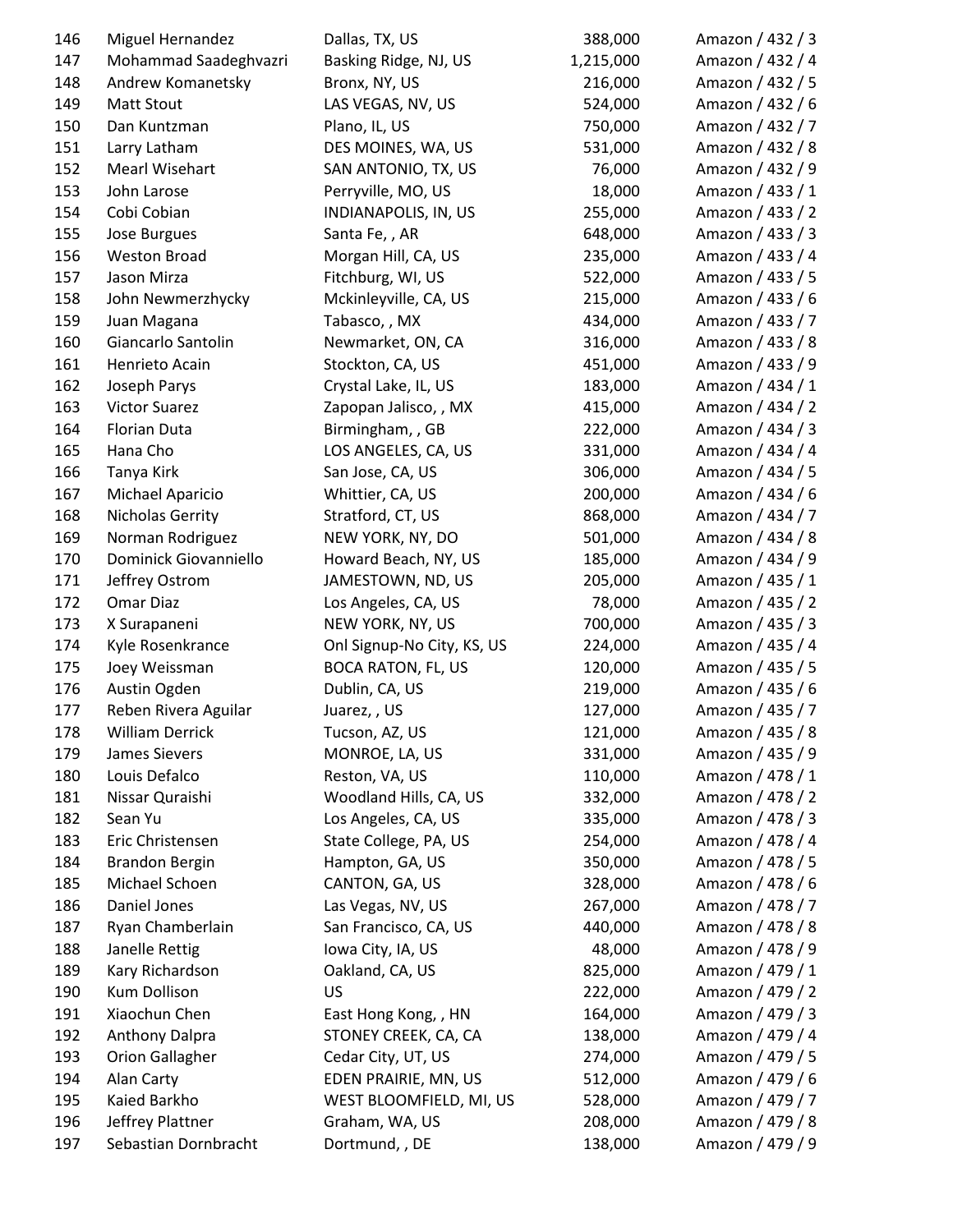| 198 | Neal Corcoran              | Onl Signup-No City, FL, US | 547,000 | Amazon / 480 / 1 |
|-----|----------------------------|----------------------------|---------|------------------|
| 199 | Corey Hochman              | PHOENIX, AZ, US            | 146,000 | Amazon / 480 / 2 |
| 200 | Michael Miller             | PA, US                     | 245,000 | Amazon / 480 / 3 |
| 201 | Ronit Chamami              | Johannesburg, ZA           | 289,000 | Amazon / 480 / 4 |
| 202 | <b>Gregory Geller</b>      | DENVER, CO, US             | 879,000 | Amazon / 480 / 5 |
| 203 | Casey Cavanaugh            | OMAHA, NE, US              | 134,000 | Amazon / 480 / 6 |
| 204 | Daniel Colby               | Danbury, CT, US            | 307,000 | Amazon / 480 / 7 |
| 205 | Aaron Campbell             | Onl Signup-No City, CO, US | 229,000 | Amazon / 480 / 8 |
| 206 | Nina Tran                  | San Jose, CA, US           | 398,000 | Amazon / 480 / 9 |
| 207 | Christopher Tallman        | North Vancouver, BC, CA    | 251,000 | Amazon / 481 / 1 |
| 208 | Michael Beattie            | TAMPA, FL, US              | 386,000 | Amazon / 481 / 2 |
| 209 | Georgene Farmer            | Ashland, OR, US            | 141,000 | Amazon / 481 / 3 |
| 210 | Joshua Zapanta             | Buena Park, CA, US         | 439,000 | Amazon / 481 / 4 |
| 211 | Brian Jordan               | Hutto, TX, US              | 355,000 | Amazon / 481 / 5 |
| 212 | Alexander Fernandez        | Centreville, VA, US        | 488,000 | Amazon / 481 / 6 |
| 213 | Namasilvayam Karmeham      | Warrenville, IL, US        | 580,000 | Amazon / 481 / 7 |
| 214 | Alan Gendelman             | Fairfax, VA, US            | 372,000 | Amazon / 481 / 8 |
| 215 | <b>Richard Hasnip</b>      | GB                         | 100,026 | Amazon / 481 / 9 |
| 216 | Robert Brown               | Harriman, TN, US           | 243,000 | Amazon / 482 / 1 |
| 217 | Michael Sarabi             | Corona Del Mar, CA, US     | 210,000 | Amazon / 482 / 2 |
| 218 | Enjun Peng                 | Ciaongozng, , TD           | 170,000 | Amazon / 482 / 3 |
| 219 | Jeremy Schoenberg          | Onl Signup-No City, OR, US | 158,000 | Amazon / 482 / 4 |
| 220 | <b>Blake Cahail</b>        | KANSAS CITY, MO, US        | 267,000 | Amazon / 482 / 5 |
| 221 | <b>Ronald McGinnity</b>    | Kingston, MA, US           | 114,000 | Amazon / 482 / 6 |
| 222 | Mark Eddleman              | FAYETTEVILLE, AR, US       | 522,000 | Amazon / 482 / 7 |
| 223 | Jonathan Horowitz          | Henderson, NV, US          | 344,000 | Amazon / 482 / 8 |
| 224 | <b>Austin Fowler</b>       | Orange Park, FL, US        | 210,000 | Amazon / 482 / 9 |
| 225 | Yosuke Takagi              | US                         | 432,000 | Amazon / 483 / 1 |
| 226 | Gilberto Taveras           | Utica, NY, US              | 601,000 | Amazon / 483 / 2 |
| 227 | Wim Ben Verhaegen          | <b>BO</b>                  | 640,000 | Amazon / 483 / 3 |
| 228 | Aaron Thomas               | Colorado Springs, CO, US   | 206,000 | Amazon / 483 / 4 |
| 229 | Johnykutty Sam             | ITASCA, IL, US             | 325,000 | Amazon / 483 / 5 |
| 230 | Paul Kelly                 | Albert Lea, MN, US         | 348,000 | Amazon / 483 / 6 |
| 231 | Keith Oakley               | Wimauma, FL, US            | 234,000 | Amazon / 483 / 7 |
| 232 | Thomas Tran                | MODESTO, CA, US            | 347,000 | Amazon / 483 / 8 |
| 233 | <b>Scott Davies</b>        | Vancouver, BC, CA          | 300,000 | Amazon / 483 / 9 |
| 234 | Peng Cheng                 | CAMPBELL, CA, US           | 147,000 | Amazon / 484 / 1 |
| 235 | Alan Schein                | FORT WASHINGTON, PA, US    | 400,000 | Amazon / 484 / 2 |
| 236 | <b>Cameron Lemmons</b>     | CASTRO VALLEY, CA, US      | 133,000 | Amazon / 484 / 3 |
| 237 | Jeffrey Keller             | Crossnore, NC, US          | 96,000  | Amazon / 484 / 4 |
| 238 | Steven Costa               | Coconut Creek, FL, US      | 186,000 | Amazon / 484 / 5 |
| 239 | Eric Ward                  | Tavernier, FL, US          | 325,000 | Amazon / 484 / 6 |
| 240 | Joseph Alban               | Kona, HI, US               | 427,000 | Amazon / 484 / 7 |
| 241 | David Taylor               | LAS VEGAS, NV, US          | 220,000 | Amazon / 484 / 8 |
| 242 | Sylvain Naets              | Berchem, , BE              | 186,000 | Amazon / 484 / 9 |
| 243 | Yonatan Basin              | Marmiel, , IL              | 246,000 | Amazon / 485 / 1 |
| 244 | Pat Lyons                  | SAN MATEO, CA, US          | 252,000 | Amazon / 485 / 2 |
| 245 | Joseph Piatek              | CHICAGO, IL, US            | 465,000 | Amazon / 485 / 3 |
| 246 | Justin Hendrickson         | Rancho Cordova, CA, US     | 78,000  | Amazon / 485 / 4 |
| 247 | Mark Romelli               | BONNEY LAKE, WA, US        | 310,000 | Amazon / 485 / 5 |
| 248 | <b>Matthew Frank Sesso</b> | Naples, FL, US             | 742,000 | Amazon / 485 / 6 |
| 249 | David McHone               | Yuma, Arizona, US          | 806,000 | Amazon / 485 / 7 |
|     |                            |                            |         |                  |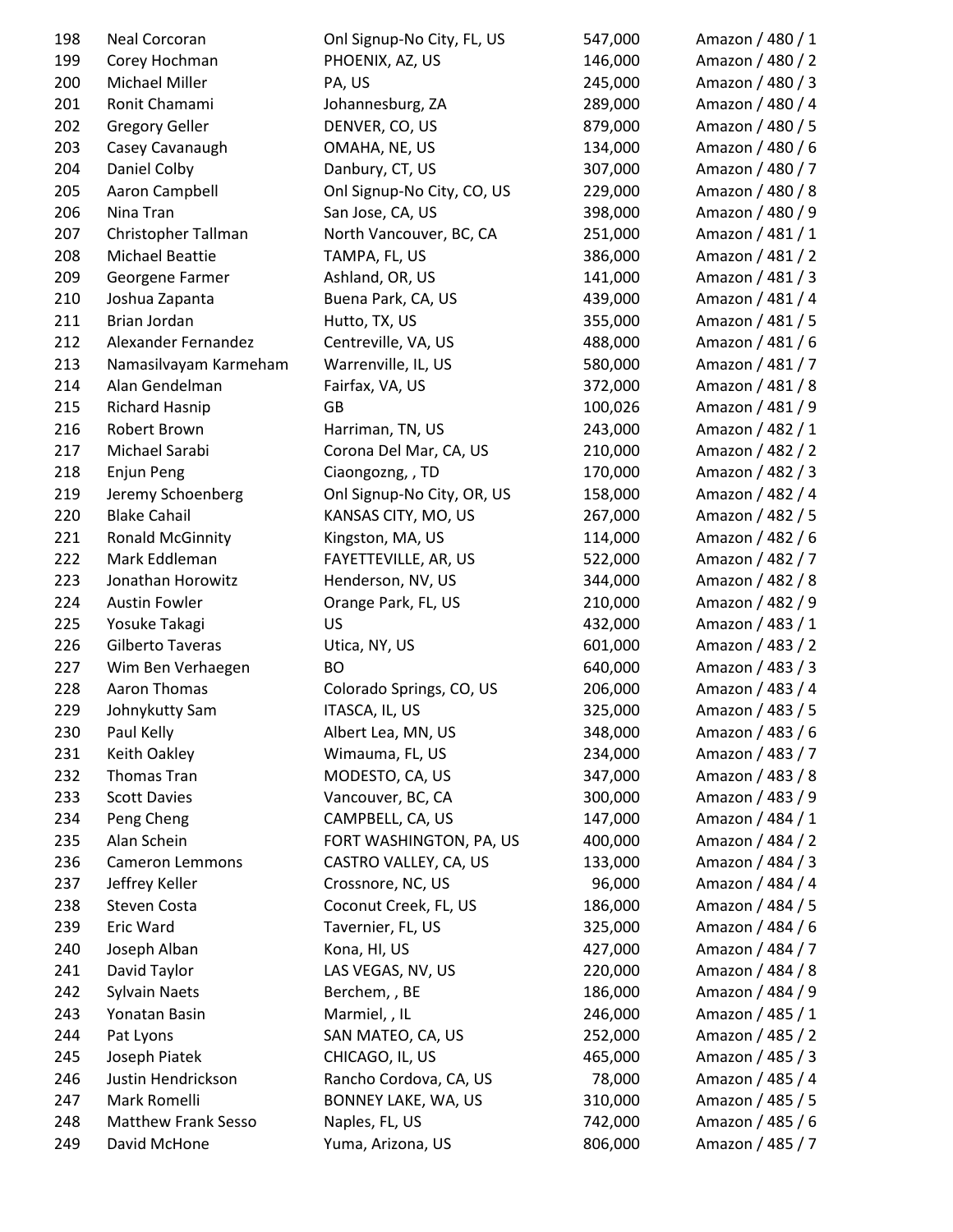| 250 | Rolando Quinones       | PLANTATION, FL, US          | 437,000 | Amazon / 485 / 8 |
|-----|------------------------|-----------------------------|---------|------------------|
| 251 | Brendan Terrana        | ALPHARETTA, GA, US          | 323,000 | Amazon / 485 / 9 |
| 252 | <b>Freddy Granados</b> | <b>CR</b>                   | 178,000 | Amazon / 486 / 1 |
| 253 | Jeremy Sanders         | Phenix City, AL, US         | 105,000 | Amazon / 486 / 2 |
| 254 | Yoon Kim               | CALEDONIA, WI, US           | 167,000 | Amazon / 486 / 3 |
| 255 | Paul Kim               | Paramus, NJ, US             | 404,000 | Amazon / 486 / 4 |
| 256 | Kendall Gennick        | Corpus Christi, TX, US      | 227,000 | Amazon / 486 / 5 |
| 257 | Gregoire Boissenot     | Boulogne Billiancourt, , FR | 462,000 | Amazon / 486 / 6 |
| 258 | Jason Scott            | Portsmouth, NH, US          | 149,000 | Amazon / 486 / 7 |
| 259 | George Grabe           | Hauppauge, NY, US           | 563,000 | Amazon / 486 / 8 |
| 260 | Kevin Chan             | Coconut Creek, FL, US       | 728,000 | Amazon / 486 / 9 |
| 261 | Ning Janney            | Redford, MI, US             | 324,000 | Amazon / 487 / 1 |
| 262 | April Floyd            | Canton, Georgia, US         | 179,000 | Amazon / 487 / 2 |
| 263 | <b>Barry Steinzaig</b> | Brooklyn, NY, US            | 162,000 | Amazon / 487 / 3 |
| 264 | Craig Disalvo          | Garfield, NJ, US            | 634,000 | Amazon / 487 / 4 |
| 265 | Justin Liberto         | Fallston, MD, US            | 588,000 | Amazon / 487 / 6 |
| 266 | Carlos Hey             | Porto Velmo, , BR           | 372,000 | Amazon / 487 / 7 |
| 267 | Gina Bacon             | Las Vegas, NV, US           | 38,000  | Amazon / 487 / 8 |
| 268 | James James            | Hawthorn Woods, IL, US      | 46,000  | Amazon / 487 / 9 |
| 269 | Jan Jansma             | Spijkenisse, , NR           | 111,000 | Amazon / 488 / 1 |
| 270 | <b>Curtis Cook</b>     | Chattaroy, WA, US           | 382,000 | Amazon / 488 / 2 |
| 271 | Pedro Fernandez        | SAN PEDRO GARZA GARCIA, , N | 210,000 | Amazon / 488 / 3 |
| 272 | Lawrence Kiang         | Orlando, FL, US             | 245,000 | Amazon / 488 / 4 |
| 273 | Nolan Wilson           | SANFORD, FL, US             | 164,000 | Amazon / 488 / 5 |
| 274 | Guy Mckay              | Huntsville, AL, US          | 438,000 | Amazon / 488 / 6 |
| 275 | Shawn Bowen            | Orange Park, FL, US         | 104,000 | Amazon / 488 / 7 |
| 276 | <b>Scott Fawcett</b>   | ORLANDO, FL, US             | 565,000 | Amazon / 488 / 8 |
| 277 | <b>Matthew Higgins</b> | Rossville, GA, US           | 254,000 | Amazon / 488 / 9 |
| 278 | Allan Cheng            | Richmond, BC, CA            | 161,000 | Amazon / 489 / 1 |
| 279 | Walter Marinko         | Fairfield, CA, US           | 56,000  | Amazon / 489 / 2 |
| 280 | <b>Brian Rainone</b>   | Las Vegas, NV, US           | 187,000 | Amazon / 489 / 3 |
| 281 | Eric Holt              | Medina, OH, US              | 622,000 | Amazon / 489 / 4 |
| 282 | Raghuram Jonnalagedda  | Santa Clara, CA, US         | 339,000 | Amazon / 489 / 5 |
| 283 | Kevin McColgan         | DOUGLASSVILLE, PA, US       | 243,000 | Amazon / 489 / 6 |
| 284 | Mark Scacewater        | LAKE ST LOUIS, MO, US       | 160,000 | Amazon / 489 / 7 |
| 285 | Shane Appa             | Spokane, WA, US             | 754,000 | Amazon / 489 / 8 |
| 286 | Chad Layne             | LAS VEGAS, NV, US           | 432,000 | Amazon / 489 / 9 |
| 287 | Ryan Belz              | Elkridge, MD, US            | 328,000 | Amazon / 490 / 1 |
| 288 | <b>Hitesh Patel</b>    | Columbus, OH, US            | 380,000 | Amazon / 490 / 2 |
| 289 | Daniel Cristin         | MX                          | 186,000 | Amazon / 490 / 3 |
| 290 | Chun Kwok              | Las Vegas, NV, US           | 189,000 | Amazon / 490 / 4 |
| 291 | <b>Audley Rainford</b> | Onl Signup-No City, , CA    | 439,000 | Amazon / 490 / 5 |
| 292 | David Peay             | HARRISBURG, NC, US          | 88,000  | Amazon / 490 / 6 |
| 293 | Vi Do                  | Las Vegas, NV, US           | 306,000 | Amazon / 490 / 7 |
|     |                        |                             |         |                  |
| 294 | Sergio Martus          | Chino Hills, CA, US         | 152,000 | Amazon / 490 / 8 |
| 295 | <b>Richard Sheriff</b> | Calgary, AB, CA             | 100,000 | Amazon / 490 / 9 |
| 296 | Bryan Roeben           | Mesa, AZ, US                | 148,000 | Amazon / 491 / 1 |
| 297 | Anthony Denove         | Toluca Lake, CA, US         | 530,000 | Amazon / 491 / 2 |
| 298 | William Valladares     | Cutler Bay, FL, US          | 340,000 | Amazon / 491 / 3 |
| 299 | Nelson Chew            | MILPITAS, CA, US            | 356,000 | Amazon / 491 / 4 |
| 300 | <b>Chad Summers</b>    | Mohnton, PA, US             | 376,000 | Amazon / 491 / 5 |
| 301 | Paawan Bansal          | IN                          | 464,000 | Amazon / 491 / 6 |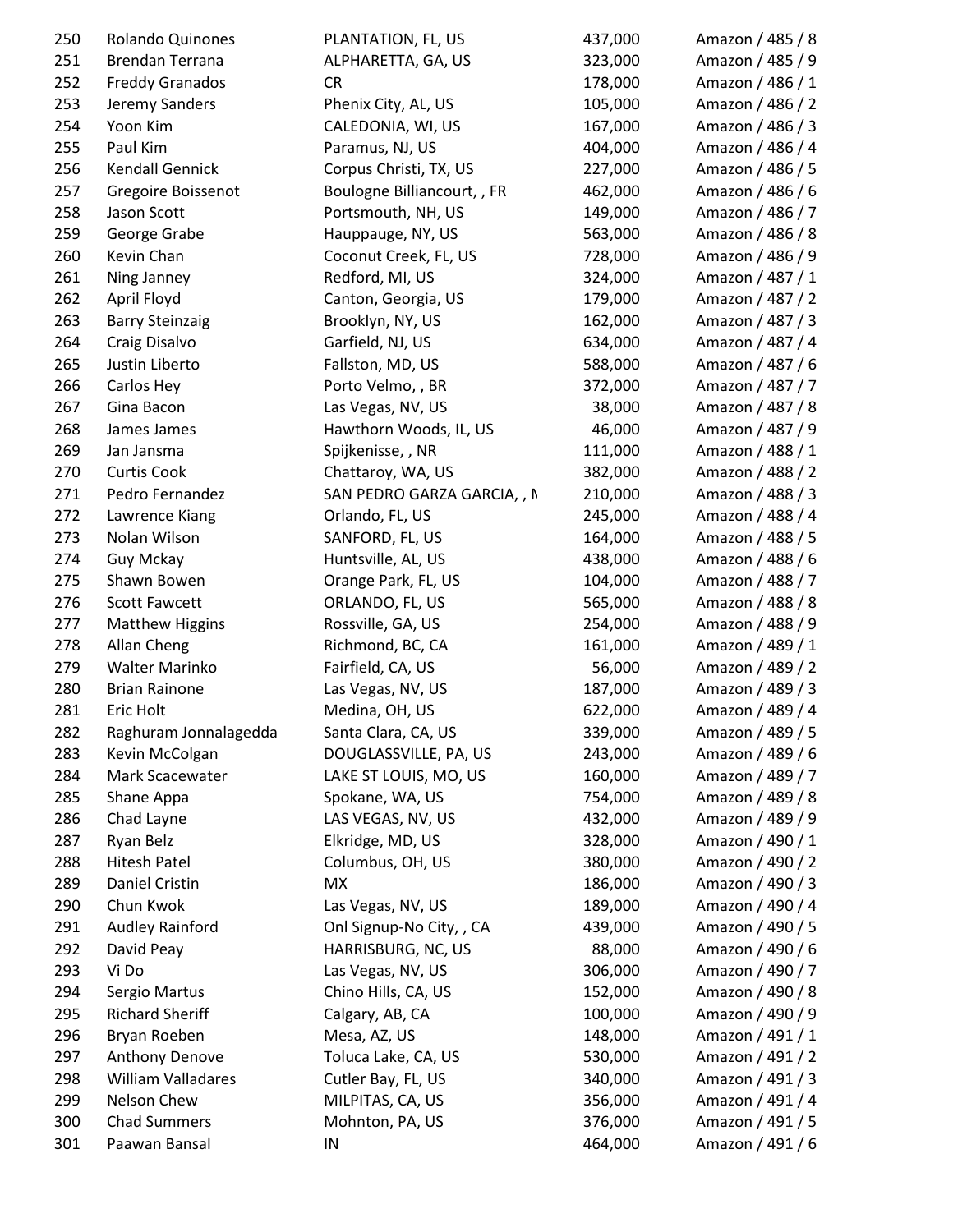| 302 | John Skrovan              | Granger, TX, US            | 315,000   | Amazon / 491 / 7 |
|-----|---------------------------|----------------------------|-----------|------------------|
| 303 | <b>Buchan Love</b>        | Singapore, , SN            | 310,000   | Amazon / 491 / 8 |
| 304 | DID NOT REPORT 2          | US                         | 192,000   | Amazon / 491 / 9 |
| 305 | Raphael Duval             | Nicolet, QC, CA            | 511,000   | Amazon / 492 / 1 |
| 306 | Young Shin                | FLUSHING, NY, US           | 427,000   | Amazon / 492 / 2 |
| 307 | James Stilloe             | Binghamton, NY, US         | 297,000   | Amazon / 492 / 3 |
| 308 | Ramon Ramil               | MURRIETA, CA, US           | 102,000   | Amazon / 492 / 4 |
| 309 | <b>Constantine Vianos</b> | Lakewood, OH, US           | 158,000   | Amazon / 492 / 5 |
| 310 | Gregory Beckmann          | Fall City, WA, US          | 346,000   | Amazon / 492 / 6 |
| 311 | Irina Gumennik            | MA, US                     | 156,000   | Amazon / 492 / 7 |
| 312 | Julian Pineda             | Medellin, , CO             | 210,000   | Amazon / 492 / 8 |
| 313 | James St Germain          | Onl Signup-No City, MI, US | 502,000   | Amazon / 492 / 9 |
| 314 | Niel Mittelman            | LIBERTYVILLE, IL, US       | 238,000   | Amazon / 493 / 1 |
| 315 | Jeffrey Fielder           | DES MOINES, IA, US         | 230,000   | Amazon / 493 / 2 |
| 316 | Christopher Battenfield   | San Francisco, CA, US      | 1,190,000 | Amazon / 493 / 3 |
| 317 | Mandeep Sah               | Gahanna, OH, US            | 206,000   | Amazon / 493 / 4 |
| 318 | Eun Jun Jung              | Seoul, , KR                | 115,000   | Amazon / 493 / 5 |
| 319 | Kristopher Tate           | Houston, TX, US            | 445,000   | Amazon / 493 / 6 |
| 320 | Jason Oloughlin           | Sarasota, FL, US           | 139,000   | Amazon / 493 / 7 |
| 321 | Ryan Laplante             | BRAINERD, MN, US           | 314,000   | Amazon / 493 / 8 |
| 322 | <b>Tobias Peters</b>      | ALKMAAR, , NL              | 357,000   | Amazon / 493 / 9 |
| 323 | Ronald Matsuura           | SAN JOSE, CA, US           | 183,000   | Amazon / 494 / 1 |
| 324 | <b>Thomas Gugerbauer</b>  | AT                         | 125,000   | Amazon / 494 / 2 |
| 325 | <b>Tony Dong</b>          | Salina, KS, US             | 109,000   | Amazon / 494 / 3 |
| 326 | Michael Lane              | SOUTH LYON, MI, US         | 497,000   | Amazon / 494 / 4 |
| 327 | Rocco Valdes              | Miami Lakes, FL, US        | 471,000   | Amazon / 494 / 5 |
| 328 | Michael Wong              | Sandy, UT, US              | 336,000   | Amazon / 494 / 6 |
| 329 | Mike Depasquale           | LAS VEGAS, NV, US          | 243,000   | Amazon / 494 / 7 |
| 330 | <b>Edgar Contreras</b>    | Corona, CA, US             | 138,000   | Amazon / 494 / 8 |
| 331 | Nicola Basile             | Downsview, , CA            | 231,000   | Amazon / 494 / 9 |
| 332 | Adam Kowalski             | CHANDLER, AZ, US           | 168,000   | Amazon / 495 / 1 |
| 333 | Hugo Meyer                | San Pedro,, BE             | 115,000   | Amazon / 495 / 2 |
| 334 | <b>Howard Mazer</b>       | Aliso Viejo, CA, US        | 183,000   | Amazon / 495 / 3 |
| 335 | Casey Campbell            | Oakland Park, FL, US       | 853,000   | Amazon / 495 / 4 |
| 336 | Luis Tejada               | Ptorontt, , CL             | 146,000   | Amazon / 495 / 5 |
| 337 | Thomas Joaquin            | GREELEY, CO, US            | 466,000   | Amazon / 495 / 6 |
| 338 | Christopher Grove         | PASADENA, MD, US           | 548,000   | Amazon / 495 / 7 |
| 339 | Megan Moore               | Oklahoma City, OK, US      | 478,000   | Amazon / 495 / 8 |
| 340 | Chen-Yu Hung              | New Taipei City, , CN      | 159,000   | Amazon / 495 / 9 |
| 341 | Mann Luk                  | Mauldin, SC, US            | 344,000   | Amazon / 496 / 1 |
| 342 | Jason Dong                | Walnut Creek, CA, US       | 290,000   | Amazon / 496 / 2 |
| 343 | Behrooz Hadgimaleki       | Aurora, CO, US             | 204,000   | Amazon / 496 / 3 |
| 344 | George Alex               | Boston, MA, US             | 120,000   | Amazon / 496 / 4 |
| 345 | David Chen                | Burlingame, CA, US         | 361,000   | Amazon / 496 / 5 |
| 346 | Francis Monaco            | Tonawanda, NY, US          | 255,000   | Amazon / 496 / 6 |
| 347 | A.J. Allee                | San Antonio, TX, US        | 1         | Amazon / 496 / 7 |
| 348 | <b>Troy Clavel</b>        | Sioux Falls, SD, US        | 99,000    | Amazon / 496 / 8 |
| 349 | Sebastien Coq             | <b>FR</b>                  | 405,000   | Amazon / 496 / 9 |
| 350 | <b>Michael Clements</b>   | Burns, TN, US              | 631,000   | Amazon / 497 / 1 |
| 351 | <b>Shirey Szalay</b>      | Cordova, TN, US            | 395,000   | Amazon / 497 / 2 |
| 352 | Nikol Nikolaeva           | Vratsa,, BD                | 231,000   | Amazon / 497 / 3 |
| 353 | Ricardo Barros            | Londerzeel, , PT           | 143,000   | Amazon / 497 / 4 |
|     |                           |                            |           |                  |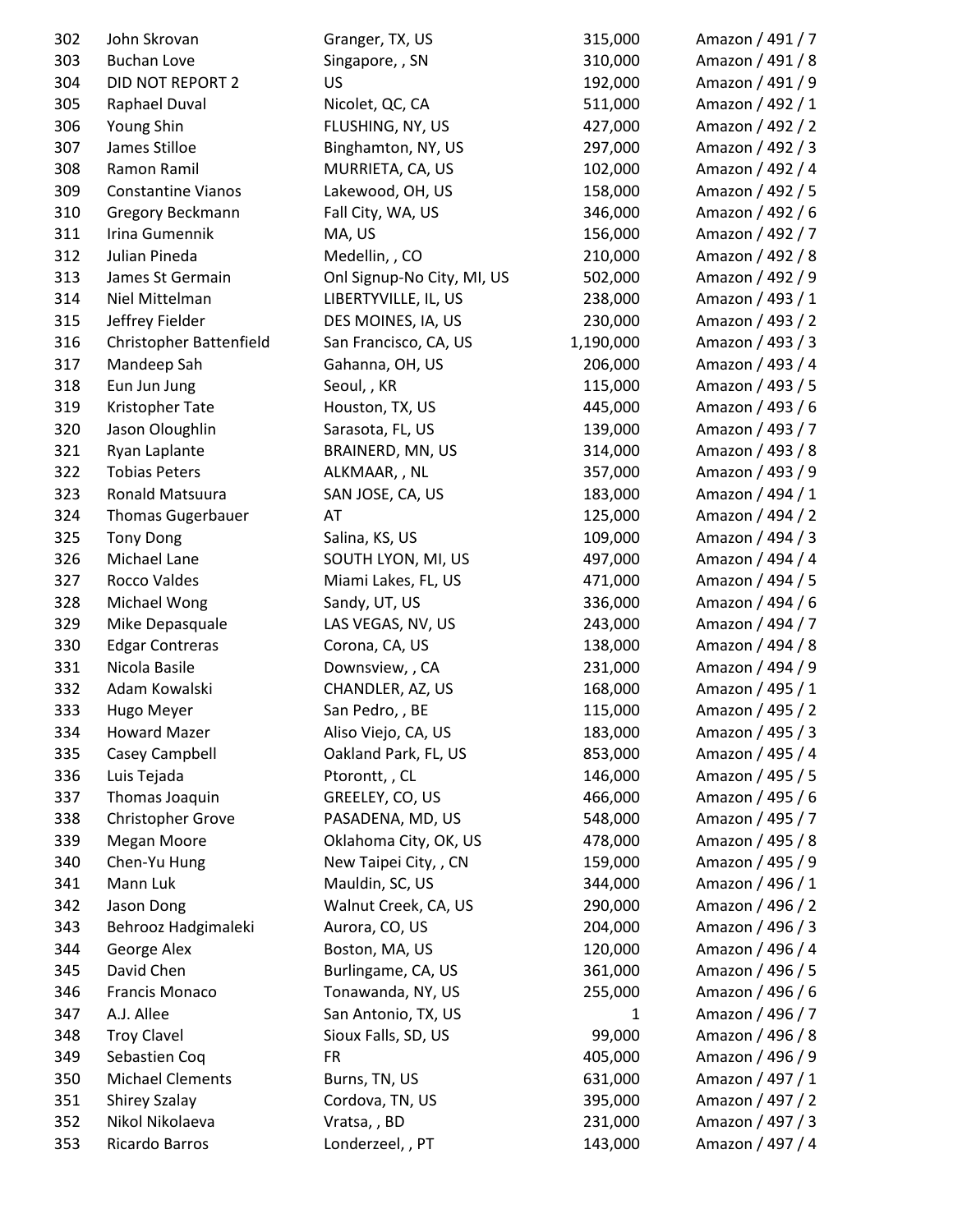| 354 | Chuang Chan              | Honolulu, HI, US           | 205,000 | Amazon / 497 / 5 |
|-----|--------------------------|----------------------------|---------|------------------|
| 355 | David Butler             | Las Vegas, NV, US          | 90,000  | Amazon / 497 / 6 |
| 356 | Paulo Villena            | Valencia, , GS             | 480,000 | Amazon / 497 / 7 |
| 357 | David Kelley             | Osoyoos, BC, CA            | 373,000 | Amazon / 497 / 8 |
| 358 | Nikhil Gera              | DIAMOND BAR, CA, US        | 367,000 | Amazon / 497 / 9 |
| 359 | <b>Erik Frew</b>         | Onl Signup-No City, AK, US | 135,000 | Amazon / 498 / 1 |
| 360 | Paolo Brumat             | Torino, , IT               | 99,000  | Amazon / 498 / 2 |
| 361 | Gigi Ghezea              | BUCHUREST, , MH            | 247,000 | Amazon / 498 / 3 |
| 362 | Arutyun Demirchyan       | N Hollywood, CA, US        | 283,000 | Amazon / 498 / 4 |
| 363 | Weituoxin Wu             | Edmonton, AB, CA           | 132,000 | Amazon / 498 / 5 |
| 364 | <b>Edgar Sanchez</b>     | Pasadena, TX, US           | 377,000 | Amazon / 498 / 6 |
| 365 | Christopher May          | Scottsdale, AZ, US         | 237,000 | Amazon / 498 / 7 |
| 366 | Mike Le                  | Gilberts, IL, US           | 170,000 | Amazon / 498 / 8 |
| 367 | Mike Chang               | Sunrise, FL, US            | 558,000 | Amazon / 498 / 9 |
| 368 | Patrick Kelly            | Des Moines, IA, US         | 291,000 | Amazon / 499 / 1 |
| 369 | Kenneth Baime            | GLENVIEW, IL, US           | 412,000 | Amazon / 499 / 2 |
| 370 | <b>Brian Jennings</b>    | Bowling Green, KY, US      | 316,000 | Amazon / 499 / 3 |
| 371 | Michael Loncar           | RANCHO MIRAGE, CA, US      | 178,000 | Amazon / 499 / 4 |
| 372 | Michael Brain            | ANCHORAGE, AK, US          | 360     | Amazon / 499 / 5 |
| 373 | Vitaly Lunkin            | MOSCOW, , RU               | 163,000 | Amazon / 499 / 6 |
| 374 | <b>Earl Morris</b>       | Newark, OH, US             | 402,000 | Amazon / 499 / 7 |
| 375 | <b>Brandon Smith</b>     | Onl Signup-No City, MI, US | 278,000 | Amazon / 499 / 8 |
| 376 | Monty Berger             | Royal Palm Beach, FL, US   | 843,000 | Amazon / 499 / 9 |
| 377 | Foo Yong Cheong          | Singapore, , SG            | 108,000 | Amazon / 500 / 1 |
| 378 | Martin Kuba              | Prague, , RU               | 279,000 | Amazon / 500 / 2 |
| 379 | <b>Matheus Xavier</b>    | <b>BR</b>                  | 367,000 | Amazon / 500 / 3 |
| 380 | Aldo Longoria            | Phoenix, AZ, US            | 231,000 | Amazon / 500 / 4 |
| 381 | <b>DID NOT REPORT 1</b>  | US                         | 480,000 | Amazon / 500 / 5 |
| 382 | Willy Murgoloflora       | Blountsville, AL, US       | 173,000 | Amazon / 500 / 6 |
| 383 | Evgeny Urubkov           | Lexington, KY, US          | 156,000 | Amazon / 500 / 7 |
| 384 | Peter Bozek              | Onl Signup-No City, FL, US | 83,000  | Amazon / 500 / 8 |
| 385 | <b>Daniel Enlow</b>      | Escondido, CA, US          | 260,000 | Amazon / 500 / 9 |
| 386 | Uri Kadosh               | Davie, FL, US              | 305,000 | Amazon / 501 / 1 |
| 387 | Michael Fuchs            | Tucson, AZ, US             | 182,000 | Amazon / 501 / 2 |
| 388 | David Rafferty           | Aptos, CA, US              | 321,000 | Amazon / 501 / 3 |
| 389 | Jiyoung Im               | Gardena, CA, US            | 161,000 | Amazon / 501 / 4 |
| 390 | Jake Schwartz            | NEW YORK, NY, US           | 712,000 | Amazon / 501 / 5 |
| 391 | Mark Scott               | New Westminster, BC, CA    | 174,000 | Amazon / 501 / 6 |
| 392 | Jared Jones              | COLUMBUS, OH, US           | 163,000 | Amazon / 501 / 7 |
| 393 | Zachary Hatcher          | Fresno, CA, US             | 281,000 | Amazon / 501 / 8 |
| 394 | Dale Michael             | LA QUINTA, CA, US          | 84,000  | Amazon / 501 / 9 |
| 395 | <b>Steven Westberg</b>   | Menifee, CA, US            | 584,000 | Amazon / 502 / 1 |
| 396 | Caleb King               | Springfield, OH, US        | 559,000 | Amazon / 502 / 2 |
| 397 | Daniel Negreanu          | TORONTO, ON, CA            | 601,000 | Amazon / 502 / 3 |
| 398 | Sebastien Chamorro       | <b>FR</b>                  | 318,000 | Amazon / 502 / 4 |
| 399 | Jaime Sanchez            | Las Vegas, NV, US          | 326,000 | Amazon / 502 / 5 |
| 400 | Dang Toan Nguyen         | Rotterdam, , NR            | 267,000 | Amazon / 502 / 6 |
| 401 | Marcus Laffen            | CUPERTINO, CA, US          | 471,000 | Amazon / 502 / 7 |
| 402 | Kenneth Tana             | Montclair, CA, US          | 37,000  | Amazon / 502 / 8 |
| 403 | Antuan Bunkley           | Riviera Beach, FL, US      | 603,000 | Amazon / 502 / 9 |
| 404 | <b>Boulos Estafanous</b> | DARIEN, IL, US             | 420,000 | Amazon / 503 / 1 |
| 405 | Wael Ammori              | West Bloomfield, MI, US    | 249,000 | Amazon / 503 / 2 |
|     |                          |                            |         |                  |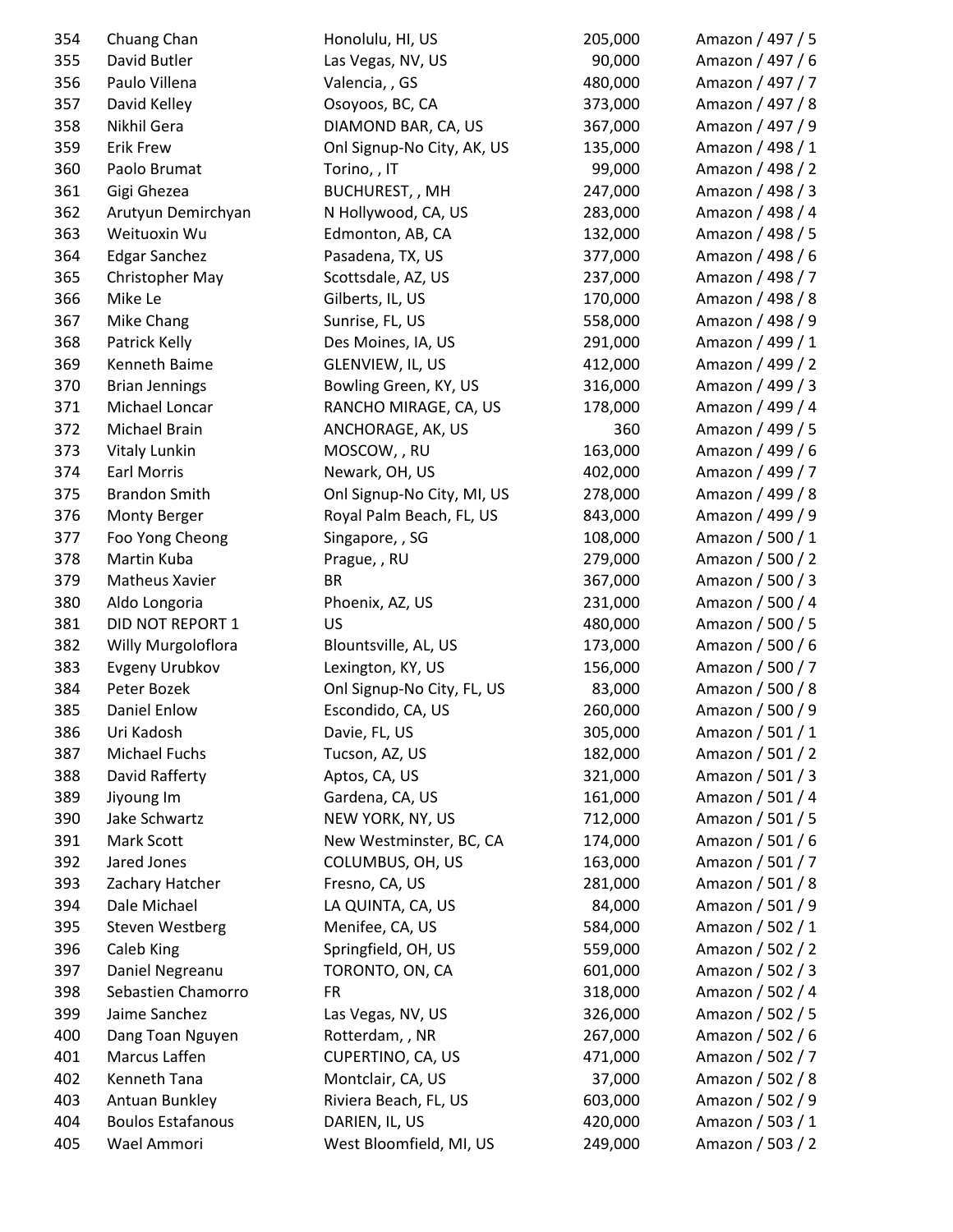| 406 | Ryan Metcalfe             | Bothell, WA, US            | 356,000 | Amazon / 503 / 3 |
|-----|---------------------------|----------------------------|---------|------------------|
| 407 | Dejan Ristovski           | CALGARY, AB, CA            | 161,000 | Amazon / 503 / 4 |
| 408 | Jason Morman              | NORTH CALDWELL, NJ, US     | 310,000 | Amazon / 503 / 5 |
| 409 | Michael Huber             | Vienna, , AT               | 254,000 | Amazon / 503 / 6 |
| 410 | <b>Robert Manley</b>      | FORT WORTH, TX, US         | 121,000 | Amazon / 503 / 7 |
| 411 | Gabriel Jansen Falcao Bal | New Britain, CT, US        | 575,000 | Amazon / 503 / 8 |
| 412 | Frederico Dabus           | <b>BR</b>                  | 291,000 | Amazon / 503 / 9 |
| 413 | Leif Force                | TALLAHASSEE, FL, US        | 568,000 | Amazon / 504 / 1 |
| 414 | Vadim Yevdokimov          | Coos Bay, OR, US           | 52,000  | Amazon / 504 / 2 |
| 415 | <b>Joby Bragg</b>         | BROWNSTOWN, IN, US         | 185,000 | Amazon / 504 / 3 |
| 416 | <b>Eric Polirer</b>       | Coral Springs, FL, US      | 175,000 | Amazon / 504 / 4 |
| 417 | James Callanan            | Boulder, CO, US            | 98,000  | Amazon / 504 / 5 |
| 418 | Giuseppe Beltrami         | US                         | 368,000 | Amazon / 504 / 6 |
| 419 | Alan Hager                | Edmond, OK, US             | 182,000 | Amazon / 504 / 7 |
| 420 | Zachary Guerin            | Raleigh, NC, US            | 177,000 | Amazon / 504 / 8 |
| 421 | Ylon Schwartz             | AUSTIN, TX, US             | 342,000 | Amazon / 504 / 9 |
| 422 | Patrick Rabouin           | CA                         | 169,000 | Amazon / 505 / 1 |
| 423 | Peter Lynn                | Olympia, WA, US            | 141,000 | Amazon / 505 / 2 |
| 424 | Lee Markholt              | EATONVILLE, WA, US         | 130,000 | Amazon / 505 / 3 |
| 425 | Shane Mog                 | Hutchinson, KS, US         | 249,000 | Amazon / 505 / 4 |
| 426 | <b>Brian McKinney</b>     | GALLUP, NM, US             | 126,000 | Amazon / 505 / 5 |
| 427 | Erik Gomez                | Cpmx,, MX                  | 268,000 | Amazon / 505 / 6 |
| 428 | Michael Santmyer          | Bel Air, MD, US            | 363,000 | Amazon / 505 / 7 |
| 429 | Karim Abuzar              | Denver, CO, US             | 262,000 | Amazon / 505 / 8 |
| 430 | Kiryl Radzivonau          | Barueri, BY                | 175,000 | Amazon / 505 / 9 |
| 431 | Jose Preciado             | МX                         | 320,000 | Amazon / 506 / 1 |
| 432 | Daniel Orgil              | Staten Island, NY, US      | 113,000 | Amazon / 506 / 2 |
| 433 | Nathan Anderson           | Minot, ND, US              | 405,000 | Amazon / 506 / 3 |
| 434 | Dave Alfa                 | Austin, TX, US             | 782,000 | Amazon / 506 / 4 |
| 435 | Jeffrey Thornhill         | Kettering, OH, US          | 239,000 | Amazon / 506 / 5 |
| 436 | Kenji Saito               | N Hollywood, CA, US        | 349,000 | Amazon / 506 / 6 |
| 437 | Robert Greeson            | Onl Signup-No City, CA, US | 96,000  | Amazon / 506 / 7 |
| 438 | Ardit Bitincka            | Woodbridge, ON, CA         | 104,000 | Amazon / 506 / 8 |
| 439 | Robert Logan              | Atlanta, GA, US            | 324,000 | Amazon / 506 / 9 |
| 440 | Derrick Hansen            | Redwood City, CA, US       | 704,000 | Amazon / 507 / 1 |
| 441 | Nicholas Glassman         | Hays, KS, US               | 478,000 | Amazon / 507 / 2 |
| 442 | Beau Wansbrough           | Windsor, ON, CA            | 225,000 | Amazon / 507 / 3 |
| 443 | Charles Wilt              | OGDEN, UT, US              | 318,000 | Amazon / 507 / 4 |
| 444 | Uwe Matthias              | Wuppertal, , DE            | 151,000 | Amazon / 507 / 5 |
| 445 | Dale Garrett              | Las Vegas, NV, US          | 412,000 | Amazon / 507 / 6 |
| 446 | Mark Junek                | SHERIDAN, WY, US           | 190,000 | Amazon / 507 / 7 |
| 447 | Joseph Giampietro         | CASTLE ROCK, CO, US        | 190,000 | Amazon / 507 / 8 |
| 448 | Henry Klitzner            | Bernas, , DE               | 249,000 | Amazon / 507 / 9 |
| 449 | Brendan Sheehan           | WOODBURY, NY, US           | 142,000 | Amazon / 508 / 1 |
| 450 | Jaret Gordon              | Los Angeles, CA, US        | 300,000 | Amazon / 508 / 2 |
| 451 | Todd Hoffman              | TULSA, OK, US              | 438,000 | Amazon / 508 / 3 |
| 452 | <b>Ryan Hunsinger</b>     | EL CAJON, CA, US           | 238,000 | Amazon / 508 / 4 |
| 453 | David Stearns             | Grove Beach, CA, US        | 124,000 | Amazon / 508 / 5 |
| 454 | Craig Jones               | Chapel Hill, NC, US        | 424,000 | Amazon / 508 / 6 |
| 455 | Andrew Zhu                | South Plainfield, NJ, US   | 320,000 | Amazon / 508 / 7 |
| 456 | Karl Pirkopf              | DENVER, CO, US             | 71,000  | Amazon / 508 / 8 |
| 457 | Arsenio Perez             | San Antonio, TX, US        | 163,000 | Amazon / 508 / 9 |
|     |                           |                            |         |                  |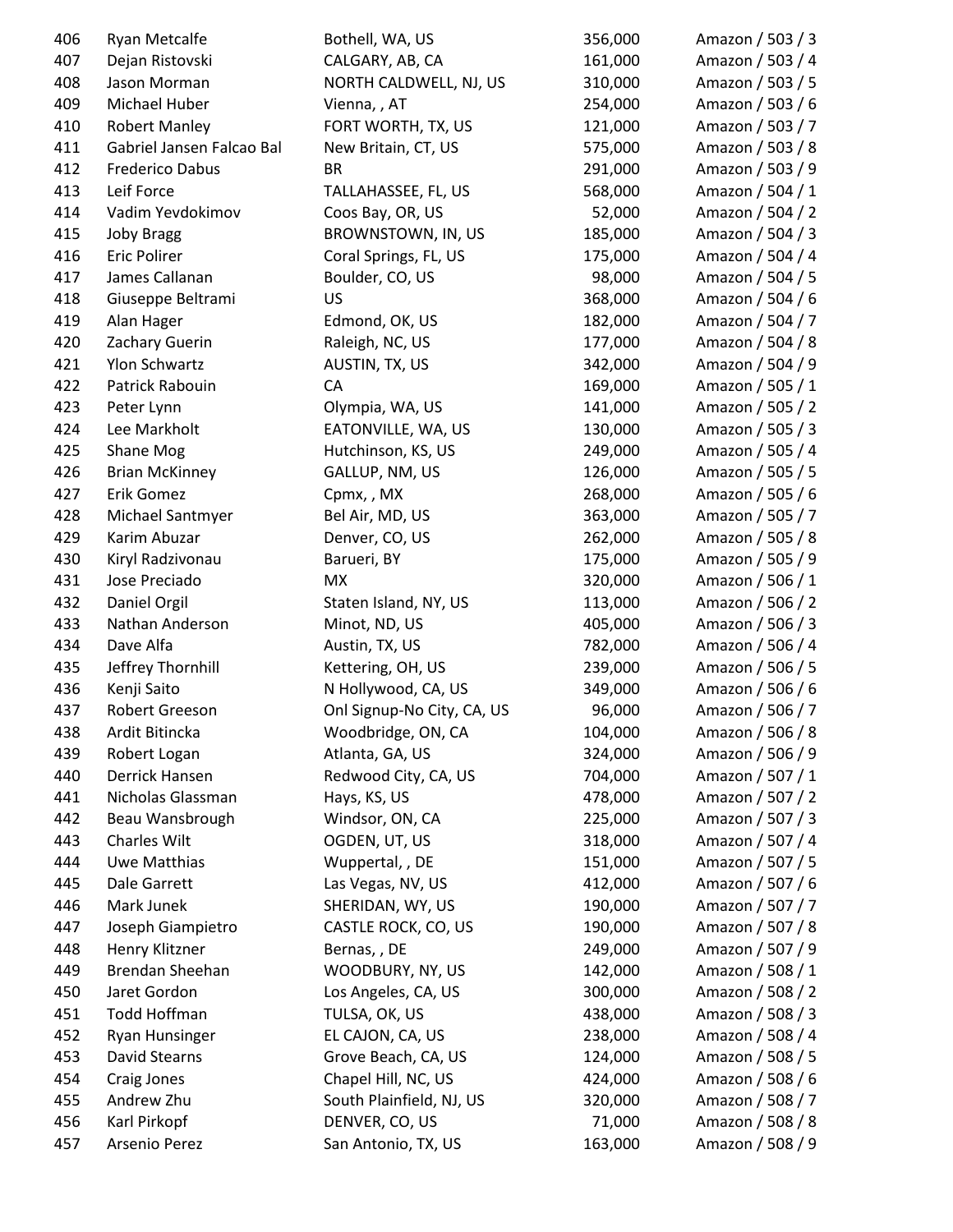| 458 | David Twible              | Bradenton, FL, US          | 192,000   | Amazon / 509 / 1 |
|-----|---------------------------|----------------------------|-----------|------------------|
| 459 | Martin Lethuillier        | Boston, MA, US             | 188,000   | Amazon / 509 / 2 |
| 460 | Ke Chen                   | <b>CN</b>                  | 321,000   | Amazon / 509 / 3 |
| 461 | Ryan Berndt               | Bismarck, ND, US           | 193,000   | Amazon / 509 / 4 |
| 462 | <b>Byron Toth</b>         | Painesville, OH, US        | 212,000   | Amazon / 509 / 5 |
| 463 | <b>Terry Wheeler</b>      | <b>GRANITE BAY, CA, US</b> | 111,000   | Amazon / 509 / 6 |
| 464 | Zackahriah Jones          | ANTIOCH, TN, US            | 213,000   | Amazon / 509 / 8 |
| 465 | <b>Ryan Messick</b>       | Bear, DE, US               | 580,000   | Amazon / 509 / 9 |
| 466 | <b>Stephen Song</b>       | Greenwich, CT, US          | 633,000   | Amazon / 510 / 1 |
| 467 | Fabien Blanc              | Lyon, , FR                 | 359,000   | Amazon / 510 / 2 |
| 468 | Kenneth Espinoza          | Child Vista, CA, US        | 187,000   | Amazon / 510 / 3 |
| 469 | Eric Waldron              | Onl Signup-No City, SD, US | 142,000   | Amazon / 510 / 4 |
| 470 | Corey Ireland             | Las Vegas, NV, US          | 129,000   | Amazon / 510 / 5 |
| 471 | James Henderson           | Irving, TX, US             | 842,000   | Amazon / 510 / 6 |
| 472 | Lifu Zhang                | Plano, TX, US              | 329,000   | Amazon / 510 / 7 |
| 473 | <b>Todd Rosenthal</b>     | FORT MILL, SC, US          | 485,000   | Amazon / 510 / 8 |
| 474 | Robbie Betancourt         | HUMBLE, TX, US             | 94,000    | Amazon / 510 / 9 |
| 475 | <b>Hung Truong</b>        | <b>BROOKLYN, NY, US</b>    | 482,000   | Amazon / 511 / 1 |
| 476 | Paul Dhaliwal             | LANGLEY, BC, CA            | 1,612,000 | Amazon / 511 / 2 |
| 477 | Gregory Seebach           | Columbus, OH, US           | 1         | Amazon / 511 / 3 |
| 478 | <b>Richard Smith</b>      | US                         | 922,000   | Amazon / 511 / 4 |
| 479 | <b>Adrian Turner</b>      | Lauderhill, FL, US         | 286,000   | Amazon / 511 / 5 |
| 480 | Christopher Mackenzie     | <b>US</b>                  | 402,000   | Amazon / 511 / 6 |
| 481 | Alfie Poetra              | Daly City, CA, US          | 454,000   | Amazon / 511 / 7 |
| 482 | <b>Tony Truong</b>        | Prescott Valley, AZ, US    | 84,000    | Amazon / 511 / 8 |
| 483 | Peter Mugar               | Boston, MA, US             | 258,000   | Amazon / 511 / 9 |
| 484 | Daniel Fisher             | FREDERICK, MD, US          | 50,000    | Amazon / 512 / 1 |
| 485 | Lawrence Hawkinson        | Everett, WA, US            | 185,000   | Amazon / 512 / 2 |
| 486 | Jason Sullivan            | Langley, , CA              | 229,000   | Amazon / 512 / 3 |
| 487 | Gerald Heath              | La Grange, IL, US          | 326,000   | Amazon / 512 / 4 |
| 488 | Michael Morhaime          | NEWPORT COAST, CA, US      | 1,275,000 | Amazon / 512 / 5 |
| 489 | <b>Gregory Orlick</b>     | Prescott Valley, AZ, US    | 415,000   | Amazon / 512 / 6 |
| 490 | Michael Marder            | Sewell, NJ, US             | 68,000    | Amazon / 512 / 7 |
| 491 | Yakaiah Bommishetti       | Lowell, MA, US             | 306,000   | Amazon / 512 / 8 |
| 492 | Kyle Montgomery           | FISHERS, IN, US            | 207,000   | Amazon / 512 / 9 |
| 493 | Ryan Kelley               | Cheney, WA, US             | 432,000   | Amazon / 513 / 1 |
| 494 | <b>Andrew Gilmore</b>     | RALEIGH, NC, US            | 574,000   | Amazon / 513 / 2 |
| 495 | <b>Edward McAfoose</b>    | FAIRVIEW HEIGHTS, IL, US   | 131,000   | Amazon / 513 / 3 |
| 496 | Dan Natarelli             | SIMI VALLEY, CA, US        | 178,000   | Amazon / 513 / 4 |
| 497 | Jon Letzkus               | Bloomington, IL, US        | 90,000    | Amazon / 513 / 5 |
| 498 | Addam Smith               | Tooele, UT, US             | 514,000   | Amazon / 513 / 6 |
| 499 | Christopher Din           | PLEASANTON, TX, US         | 160,000   | Amazon / 513 / 7 |
| 500 | <b>Andrew Hills</b>       | Preston, GB                | 195,000   | Amazon / 513 / 8 |
| 501 | Philippe Culot            | TOSSE, , FR                | 168,000   | Amazon / 513 / 9 |
| 502 | Jon Beadles               | Southlake, TX, US          | 187,000   | Amazon / 514 / 1 |
| 503 | Christopher Brewington    | Burns, TN, US              | 537,000   | Amazon / 514 / 2 |
| 504 | Adam Croffut              | BELLINGHAM, WA, US         | 417,000   | Amazon / 514 / 3 |
| 505 | <b>Thomas Difrancesco</b> | San Diego, CA, US          | 228,000   | Amazon / 514 / 4 |
| 506 | John Huening              | Utica, NY, US              | 194,000   | Amazon / 514 / 5 |
| 507 | Jan Van Dyk               | Portland, TX, US           | 674,000   | Amazon / 514 / 6 |
| 508 | Justin Zaki               | Tampa, FL, US              | 185,000   | Amazon / 514 / 7 |
| 509 | <b>Kfir Nahum</b>         | SUNNYVALE, CA, US          | 817,000   | Amazon / 514 / 8 |
|     |                           |                            |           |                  |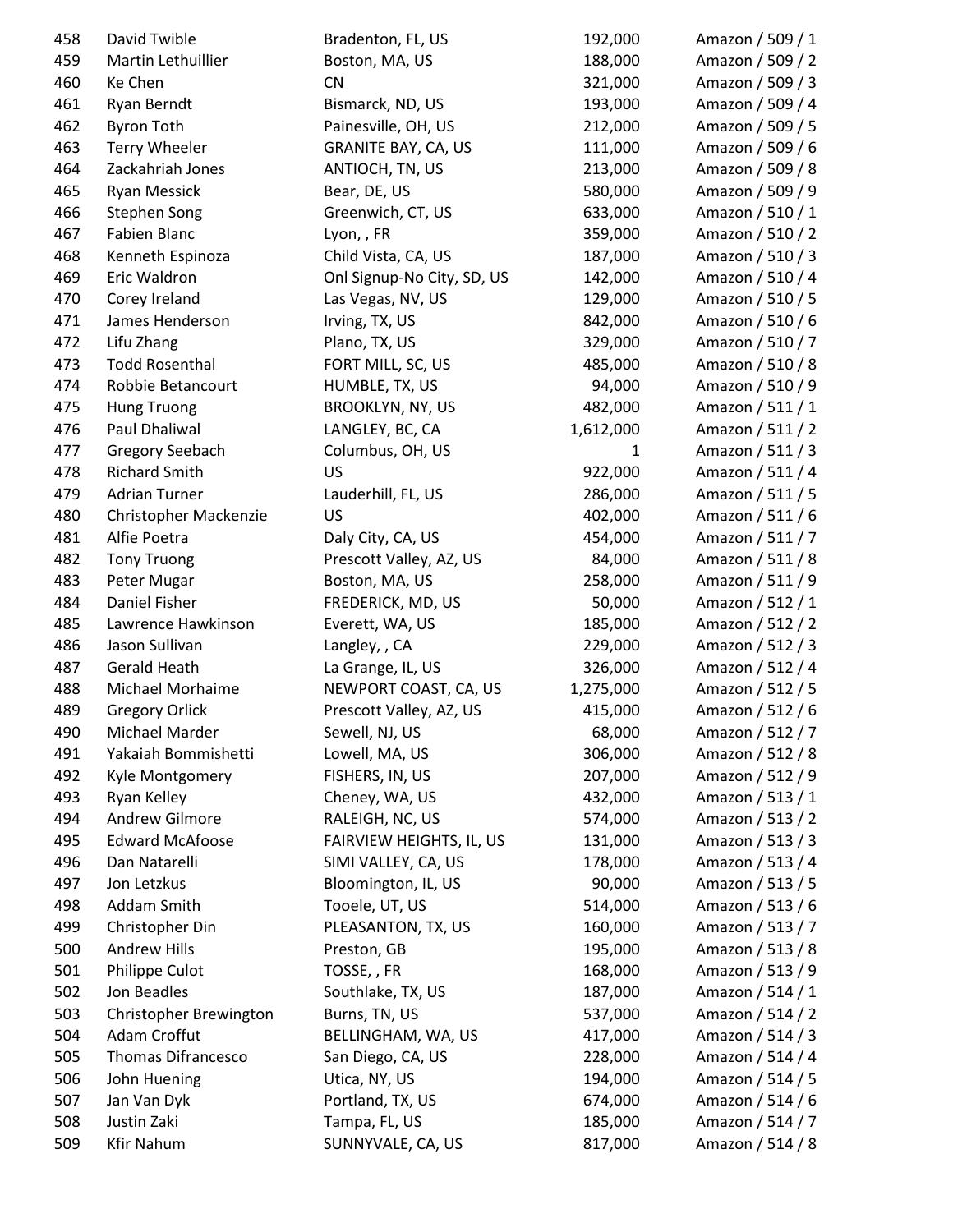| 510 | Jerry Lockwood         | Grand Junction, CO, US                     | 95,000             | Amazon / 514 / 9                     |
|-----|------------------------|--------------------------------------------|--------------------|--------------------------------------|
| 511 | Danny Elmore           | Sherwood, OR, US                           | 403,000            | Amazon / 515 / 1                     |
| 512 | David Sill             | Titusville, FL, US                         | 240,000            | Amazon / 515 / 3                     |
| 513 | Lynnore Goldfarb       | San Francisco, CA, US                      | 1                  | Amazon / 515 / 4                     |
| 514 | Jeremy Dresch          | FRIDLEY, MN, US                            | 187,000            | Amazon / 515 / 5                     |
| 515 | Francois Zayas         | Miami Springs, FL, US                      | 125,000            | Amazon / 515 / 6                     |
| 516 | Ronnie Lamb            | Arlington, VA, US                          | 607,000            | Amazon / 515 / 7                     |
| 517 | Matthew Zimmerman      | Charleston, SC, US                         | 86,000             | Amazon / 515 / 8                     |
| 518 | Frank Marasco          | Morris Plains, NJ, US                      | 265,000            | Amazon / 515 / 9                     |
| 519 | Sherrie Hathaway       | Sioux City, IA, US                         | 246,000            | Amazon / 516 / 1                     |
| 520 | Hunter Ritchie         | Thomasville, NC, US                        | 198,000            | Amazon / 516 / 2                     |
| 521 | Alireza Hajjafar       | Leander, TX, US                            | 691,000            | Amazon / 516 / 3                     |
| 522 | Cong Le                | Springfield, VA, US                        | 264,000            | Amazon / 516 / 4                     |
| 523 | Christopher Brown      | Hazleton, PA, US                           | 234,000            | Amazon / 516 / 5                     |
| 524 | Ryan Anderson          | Springfield, OH, US                        | 284,000            | Amazon / 516 / 6                     |
| 525 | Seymour Ogeare         | MORENO VALLEY, CA, US                      | 771,000            | Amazon / 516 / 7                     |
| 526 | Chenry Chan            | Fremont, CA, US                            | 144,000            | Amazon / 516 / 8                     |
| 527 | Sylvain Solfrini       | France, , FR                               | 315,000            | Amazon / 516 / 9                     |
| 528 | <b>Brian Brenneke</b>  | FORT WAYNE, IN, US                         | 213,000            | Amazon / 517 / 1                     |
| 529 | Rene Nezhoda           | N Las Vegas, NV, US                        | 264,000            | Amazon / 517 / 2                     |
| 530 | Ilian Li               | Potomac, MD, US                            | 281,000            | Amazon / 517 / 3                     |
| 531 | Smith Collins          | GAINESVILLE, FL, US                        | 418,000            | Amazon / 517 / 4                     |
| 532 | Jesse Solano           | San Antonio, TX, US                        | 312,000            | Amazon / 517 / 5                     |
| 533 | Thomas Reynolds        | Raleigh, NC, US                            | 237,000            | Amazon / 517 / 6                     |
| 534 | Hamid Yasini           | Lorton, VA, US                             | 101,000            | Amazon / 517 / 7                     |
| 535 | Ernest Bush            | <b>GERMANTOWN, TN, US</b>                  | 202,000            | Amazon / 517 / 8                     |
| 536 | <b>Cesar Torres</b>    | Dodge City, KS, US                         | 292,000            | Amazon / 517 / 9                     |
| 537 | Paul Snead             | KINGS PARK, NY, US                         | 460,000            | Amazon / 518 / 1                     |
| 538 | Andualem Mequnint      |                                            | 239,000            | Amazon / 518 / 2                     |
| 539 | Adam Wloszek           | Indianapolis, IN, US<br>Cincinnati, OH, US | 182,000            | Amazon / 518 / 3                     |
|     | Phillip Phan           |                                            |                    | Amazon / 518 / 4                     |
| 540 |                        | Collingdale, PA, US                        | 266,000            |                                      |
| 541 | Pierre Neuville        | KNOKKE-HEIST, , BE                         | 230,000<br>427,000 | Amazon / 518 / 5<br>Amazon / 518 / 6 |
| 542 | Justin Heilman         | Aberdeen, SD, US                           |                    |                                      |
| 543 | <b>William Davis</b>   | Jacksonville, FL, US                       | 189,000            | Amazon / 518 / 7                     |
| 544 | Gab Kim                | Kyonggi Do, , KR                           | 144,000            | Amazon / 518 / 8                     |
| 545 | Tesh Sharma            | PEARLAND, TX, US                           | 175,000            | Amazon / 518 / 9                     |
| 546 | <b>Craig Saunders</b>  | CHEEKTOWAGA, NY, US                        | 55,000             | Amazon / 519 / 1                     |
| 547 | <b>Darrell Busse</b>   | San Bernardino, CA, US                     | 454,000            | Amazon / 519 / 2                     |
| 548 | Daniel Le              | Montreal, QB, CA                           | 216,000            | Amazon / 519 / 3                     |
| 549 | Paul Jain              | Bismarck, ND, US                           | 343,000            | Amazon / 519 / 4                     |
| 550 | James Mckinnon         | Brooklyn, NY, US                           | 345,000            | Amazon / 519 / 5                     |
| 551 | <b>Brian England</b>   | HAZLET, NJ, US                             | 493,000            | Amazon / 519 / 6                     |
| 552 | John Sons              | Trenton, OH, US                            | 46,000             | Amazon / 519 / 7                     |
| 553 | Jonathan Look          | Valley Springs, CA, US                     | 228,000            | Amazon / 519 / 8                     |
| 554 | Robert Peacock         | RIDGE, NY, US                              | 316,000            | Amazon / 519 / 9                     |
| 555 | Phillip Hui            | San Antonio, TX, US                        | 135,000            | Amazon / 520 / 1                     |
| 556 | Alek Johnson Kandis    | Henderson, NV, US                          | 538,000            | Amazon / 520 / 2                     |
| 557 | David Mann             | Fresno, CA, US                             | 393,000            | Amazon / 520 / 3                     |
| 558 | Joseph Rothway         | Walnut Creek, CA, US                       | 279,000            | Amazon / 520 / 4                     |
| 559 | <b>Maurice Hawkins</b> | West Palm Beach, FL, US                    | 566,000            | Amazon / 520 / 5                     |
| 560 | <b>Derek Crooks</b>    | MORTON, MN, US                             | 173,000            | Amazon / 520 / 6                     |
| 561 | Ryan Brown             | WOODSTOCK, GA, US                          | 270,000            | Amazon / 520 / 7                     |